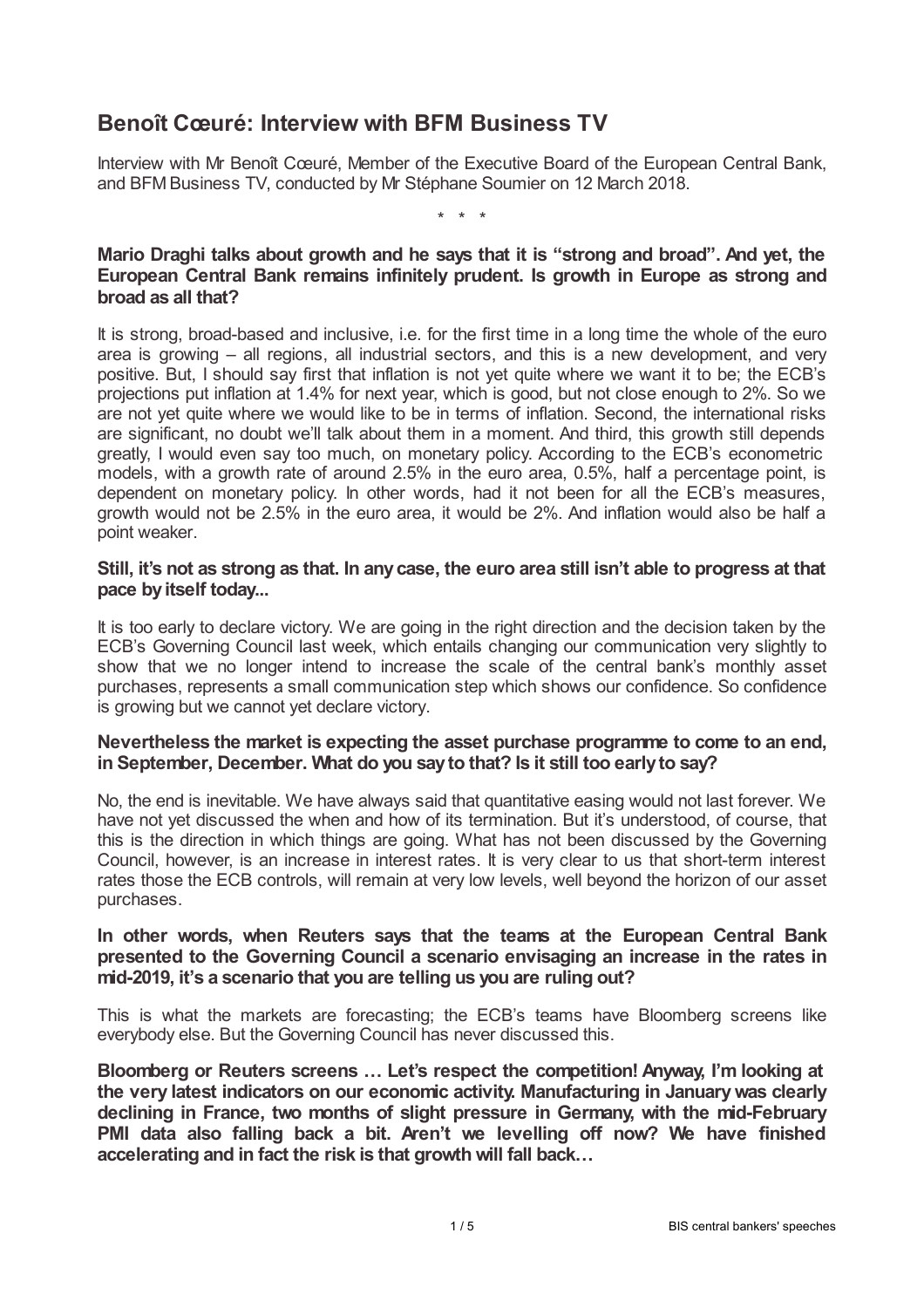No, I don't think that it's worth being frightened by a few indicators. Growth is strong. There is a kind of stabilisation of the growth rate, when we talk about what's called the "second derivative" rather than growth itself. Maybe there's a stabilisation. In a way, that strengthens the belief that there have to be structural measures which will take over from monetary policy. Of course, that is the only possible direction.

# **You have described your policy as "giving time" to all the governments to attempt reforms. Has France nowtaken the right road, the right direction?**

Yes, but it's not the job of the ECB to give lessons to or to go into detail about what this or that government must do, because we don't do politics, that's not for us. We have a mandate which is very simple, which is to bring inflation in the euro area back towards 2%. And we're making very good progress towards that, but we're not quite there yet. Then, growth drivers are needed, growth in investment, in consumption, to take over from monetary policy. For that to happen, economies have to perform better. What we see in France is in fact going in that direction. There is a reform momentum which I think has two dividends: one for the French economy itself and one for the euro area. France is a very large country, the second-largest country in the euro area. The euro area needs reforms and having a strong French economy is also something that can set off a series of dialogues, a series of reforms right across the euro area.

# **France is nowtaking the path of that reformmomentumand growth momentum?**

Yes, but I don't want to judge the ways and means of the French government, or the sequence of reforms.

#### **No, but as for the priorities set, labour law, public sector, then pensions, is it roughly what you recommend?**

Labour law, the functioning of the labour market, of course, including training, which is essential. In that respect, the good news is that the government is vigorously tackling the reform of vocational training. This is just as important, if not more so, than the flexibility of the labour market and labour costs. For a very long time, emphasis was placed on the cost of labour in France. I don't think now that the cost of labour is a major obstacle compared with Germany, compared with France's competitors. However, we do have a training problem which shows up in all the international surveys, and it is increasingly the priority. And the government is working on it.

#### **There's been talk of a "budgetary jackpot" this weekend, how do you regard that? What are your comments?**

It's a slightly ridiculous discussion; I spent 15 years at the Ministry of Finance in a previous life. Whenever France's deficit goes below 3%, there are some good souls who speak of a jackpot. If you listen to them, it means that 3% will not be the upper limit of the deficit in France, it will be the lower limit; it means that the deficit will never go below 3%. Government debt is 97% of GDP. If our deficit remains at 3%, it is clear that we are heading towards serious debt sustainability problems. So we shouldn't listen to those good people who think that there is a jackpot when the deficit is a fraction below 3%. It is a bit like giving an alcoholic sweet to a former alcoholic, so to speak, it seems to me a little dangerous.

# **And particularly because – and this is a centrepiece of your policy and I think it is the main difficulty you face – the northern European countries, a number of countries there, have been quite clear about the vague attempts at euro area reform put forward by Emmanuel Macron. Whynot, but first of all your public finances have to be balanced?**

Not only public finances. Growth in France must become strong again, structural unemployment must fall and public finances must be rebalanced. This is what our partners expect, and they're right, it's in our interest.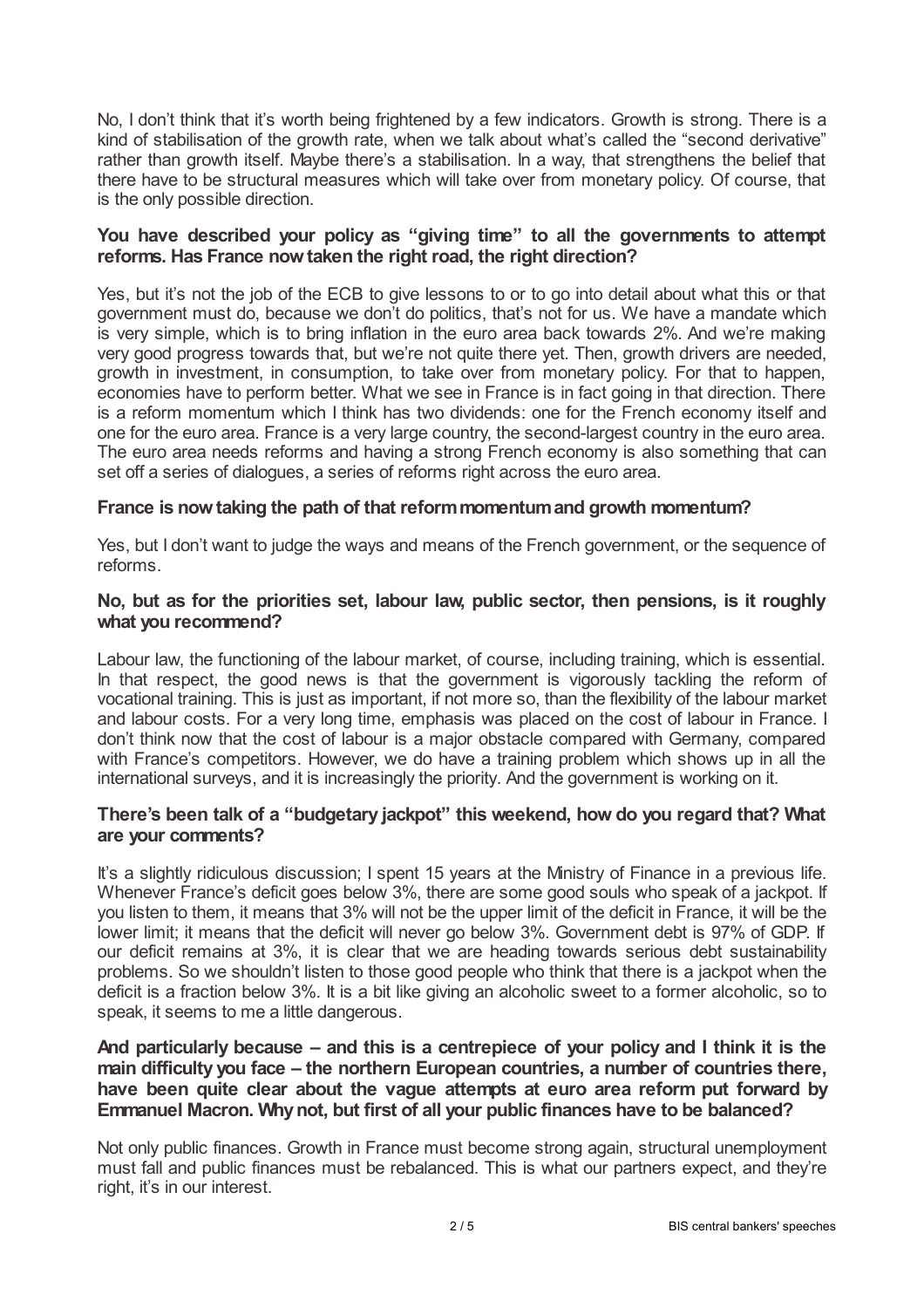## **And so there can be no far-reaching reformof the euro area as long as France has these imbalances in its public finances?**

This has long been the case. The lack of reforms or their hesitant nature in France has long been an obstacle to the reform of the euro area. And French politicians are partly responsible. This obstacle is being removed as there is a reform momentum and a downward dynamic in the deficit. And therefore, the barriers are now increasingly in the euro area and take the form of a state of mind which keeps on wanting to set the north and south of the euro area against each other. There is a form of political fragmentation of the euro area which persists, even as the economic fragmentation is declining. It's in the heads of euro area politicians who tend to regard themselves as being from the north, the south, although these distinctions make no sense in that we are all in the same boat.

## **But how come it doesn't make sense? These distinctions are real. Austerity is in the north now; it's much weaker in the south. It is a realityand moreover you can see it in the data.**

No, I don't agree with you. Consider how Spain, a southern country, has reformed its labour market.

## **The north believes that if the south is pulling through now, it's because of the efforts the north has made, and it is having a training effect...**

Say that to Spanish, Portuguese and Greek workers and employees. Tell them that if they are pulling through it's thanks to the efforts of the north. It's thanks to their own efforts, which were very difficult. So there has been a reform movement that in some instances has not been completed, but which has been very painful for the countries of southern Europe, in the countries that were in crisis, and now we have to go beyond that, to turn that page, to look to the future and rebuild how the euro area functions. And to do that, we have to leave the north-south differences behind us.

#### **That means that, in the end, the only two problems remaining in the euro area today are France and Italy…**

I don't think that either France or Italy pose problems. France is doing what it has to do and the French president is instilling a reform dynamic in the euro area. To that end, it won't be Germany and France alone that are going to do it, so we also have to listen to what the Dutch, the Finns and the Irish have to say. We have to listen to them, and we will do. But France has triggered this reform momentum and we should be grateful to it for that. As for Italy, the election took place very recently. There are political discussions going on right now, and it's not for me to comment on political discussions...

#### **No, but could this instability slow down the normalisation of monetary policy that you want to implement?**

No, we conduct monetary policy for the euro area, not for a particular country.

# **As for the Trump risk now, because it is like a new risk, and it was Mario Draghi who talked about it like that, we sawthis weekend that Europe as a whole, the euro area, and Germany in particular, was the first target of the trade war that Donald Trump wants to unleash, howdo you viewthat?**

That's the major risk today, it's true. We hope that it won't happen. But you have to look beyond the aggressive vocabulary, beyond the bluster, and ask what is the risk of a trade war? It is a loss of purchasing power for employees, workers, starting with those in the country that implements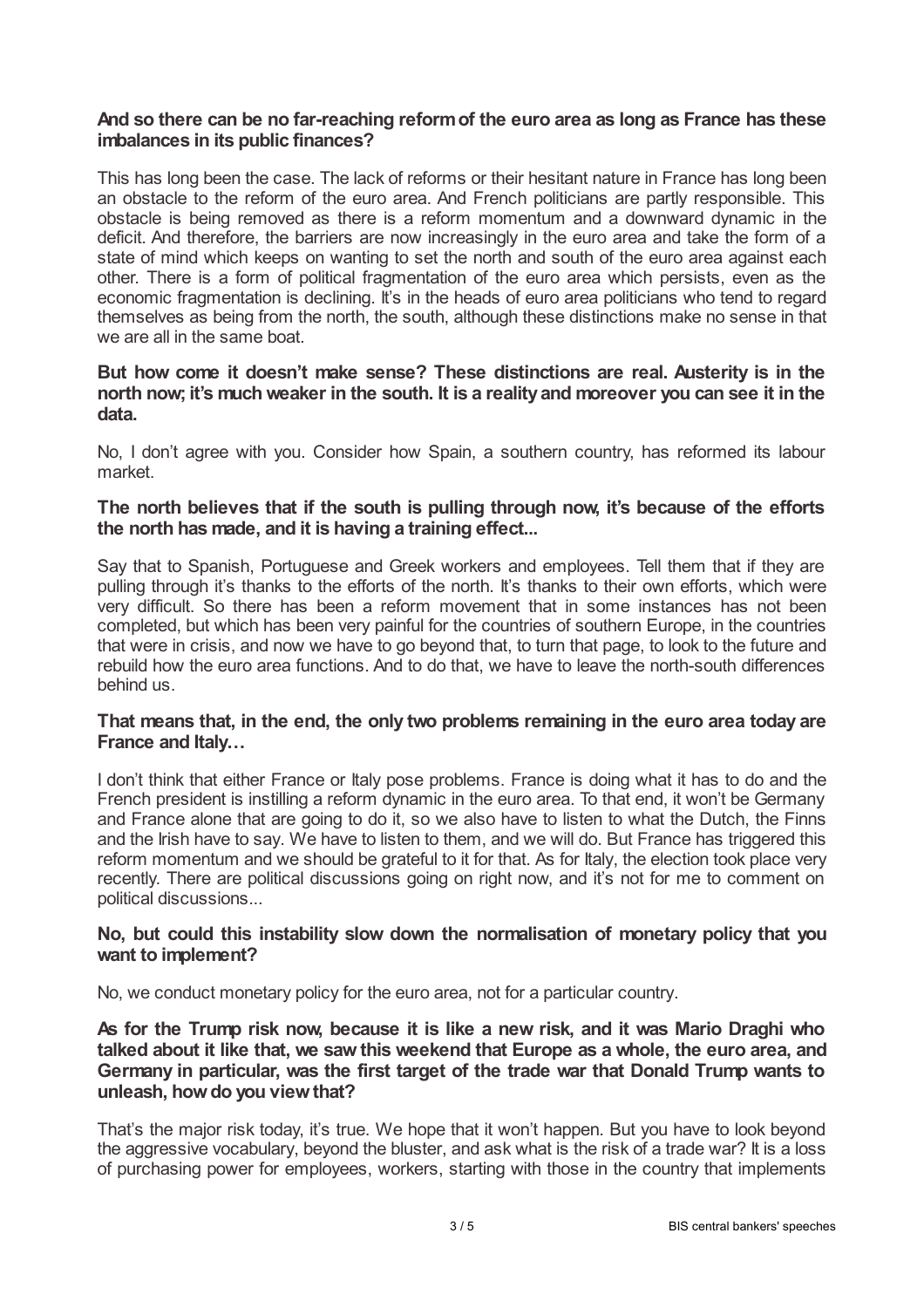customs duties. The first to suffer will be American workers, it's they who will lose their jobs. And possibly in the rest of the world, depending on how Europe, Japan, China react. So it is potentially a negative shock for the global economy.

## **One gets the feeling that Donald Trump is trying to test our unity. Do you have that impression too? He has been attacking Germany, German cars...**

I'm not going to venture to interpret what the President of the United States says...

#### **But we do need to tryto find out what it means, what the impact might be…**

It's sometimes difficult, but it's true that this is an opportunity for Europe to demonstrate its unity. I believe that this episode, like earlier episodes involving President Trump, reminds Eurosceptics that Europe remains our best tool, our best form of defence, in a global economy which is fraught with risk and danger. There are many ways in which Europe does not function well, and there is a need for reform, for change. There are things that need to be radically reformed, but Europe is the main weapon we have in this global landscape that is very dangerous, so it needs to be preserved.

#### **So we need to confront Donald Trump directlywith all the forceswe can mobilise.**

We should stay away from the language of war; it's not about confrontation. We're not confronting the American people, or the US economy. We're protecting a modus operandi for the global economy that needs to be fair and balanced. And this fair and balanced modus operandi is currently under threat, so we need to defend it.

#### **Mario Draghi has said that if you impose tariffs on your allies, one maywonder who your enemies are. There should be less escalation in the vocabularyused with Donald Trump because we don't knowwhere that might lead...**

The United States is our ally.

#### **Would a minister of finance for the euro area be a strong symbol and is that something you would call for?**

Yes, it's a strong symbol. Personally, I'm in favour of it*.* This is an idea that was put forward by Jean-Claude Trichet in his speech in Aachen a few years ago, when he was awarded the Charlemagne Prize. It would be a useful symbol provided it isn't an empty symbol. So, when the heads of state and government of the euro area meet in June this year to find ways of giving new momentum to the euro area, if the extent of the reforms is to make marginal changes to the European Stability Mechanism and to give a position a new name, that won't achieve much. It would be a useful symbol as long as the reality involves better coordination and more effective instruments to protect the euro area.

#### **So it's too early to talk about this at the moment? It needs to be the culmination of a process.**

It is the culmination of a process. You know, with the German government formally being set up this week, the discussion has only just begun. We mustn't be too impatient.

#### **Do you have the feeling that the European Central Bank has saved the euro since 2012?**

The European Central Bank has done everything it could within its narrowly defined mandate. And within that mandate, it has ensured the functioning of the euro area, it has dealt with speculation, it has provided a boost that has allowed growth to pick up again and inflation to move closer to 2%. And we did this when we could, within the mandate that we have been given